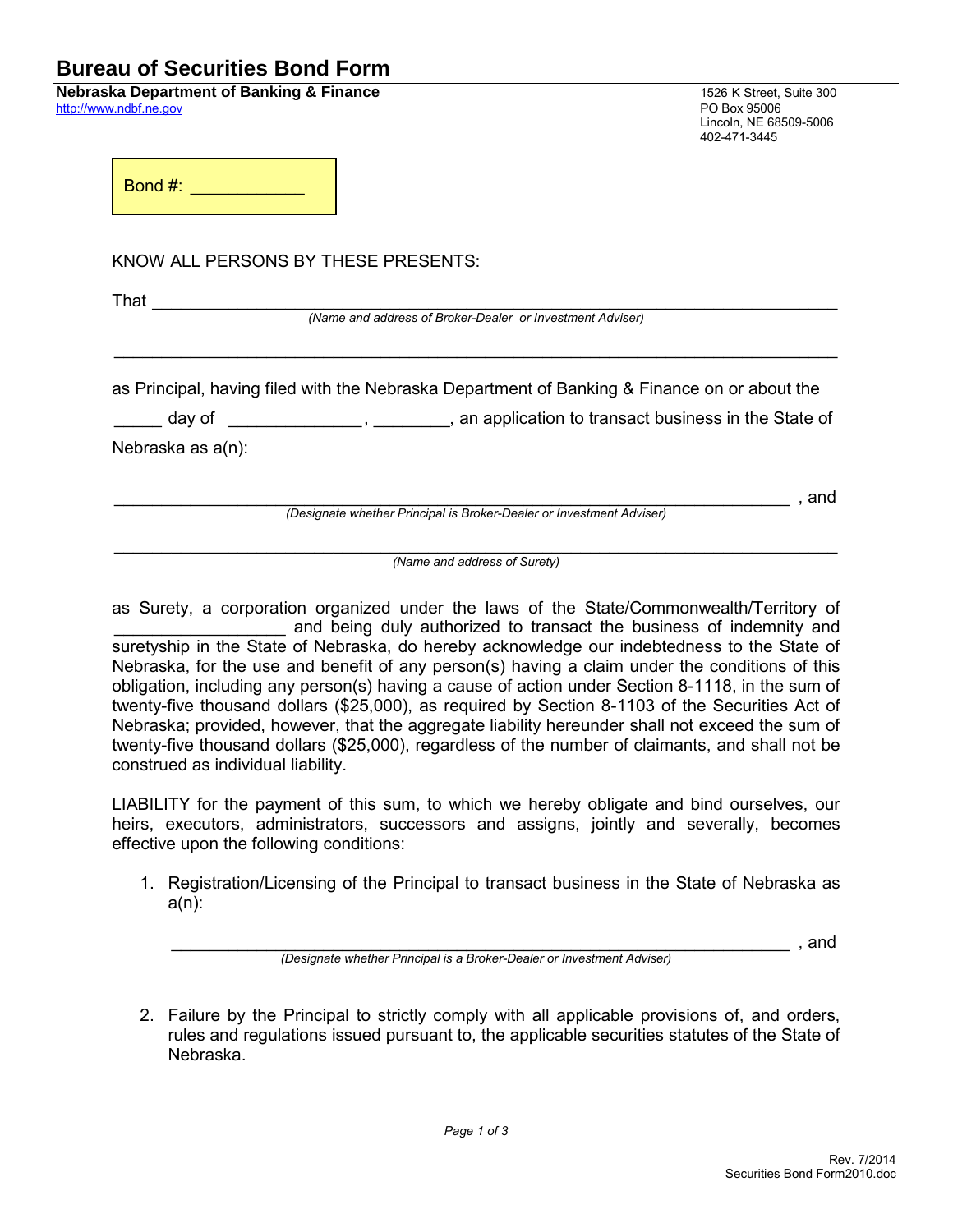THIS Bond shall expire at such time as the Principal's registration is withdrawn, terminated through non-renewal or revoked by the Nebraska Department of Banking & Finance *except* as to liability for acts or omissions which occur prior to the date of cancellation. This Bond may also be cancelled by the Surety upon thirty days written notice by registered mail to the Principal and to the Nebraska Department of Banking & Finance, in which case this Bond shall be considered cancelled upon expiration of said thirty day period *except* as to liability for acts or omissions which occur prior to the date of cancellation. Notice shall be deemed effective upon receipt by the Nebraska Department of Banking & Finance of said written notice along with sufficient proof of notice to the Principal.

NO suit may be maintained to enforce any liability arising under this Bond unless brought within three years after the contract of sale or the rendering of investment advice upon which liability is based.

IT is understood and agreed that any person(s) having a claim under the conditions of this obligation may initiate suit in any court of competent jurisdiction against the Principal and/or Surety upon this Bond.

WITNESS OUR SIGNATURES, this \_\_\_\_\_\_day of \_\_\_\_\_\_\_\_\_\_\_\_\_\_\_\_\_\_\_\_\_\_\_ , \_\_\_\_\_\_\_\_\_.

 $\frac{1}{2}$  , and the set of the set of the set of the set of the set of the set of the set of the set of the set of the set of the set of the set of the set of the set of the set of the set of the set of the set of the set *(Principal)*

 $By:$ 

*(Title)*

\_\_\_\_\_\_\_\_\_\_\_\_\_\_\_\_\_\_\_\_\_\_\_\_\_\_\_\_\_\_\_\_\_\_\_\_\_\_\_\_ *(Surety)*

 $\mathsf{B} \mathsf{v}$ :

, Attorney in Fact<br>
,<br>
Not Required<br>
,

Not Required

*(Counter-Signature of Agent of Surety)*

\_\_\_\_\_\_\_\_\_\_\_\_\_\_\_\_\_\_\_\_\_\_\_\_\_\_\_\_\_\_\_\_\_\_\_\_\_\_\_\_